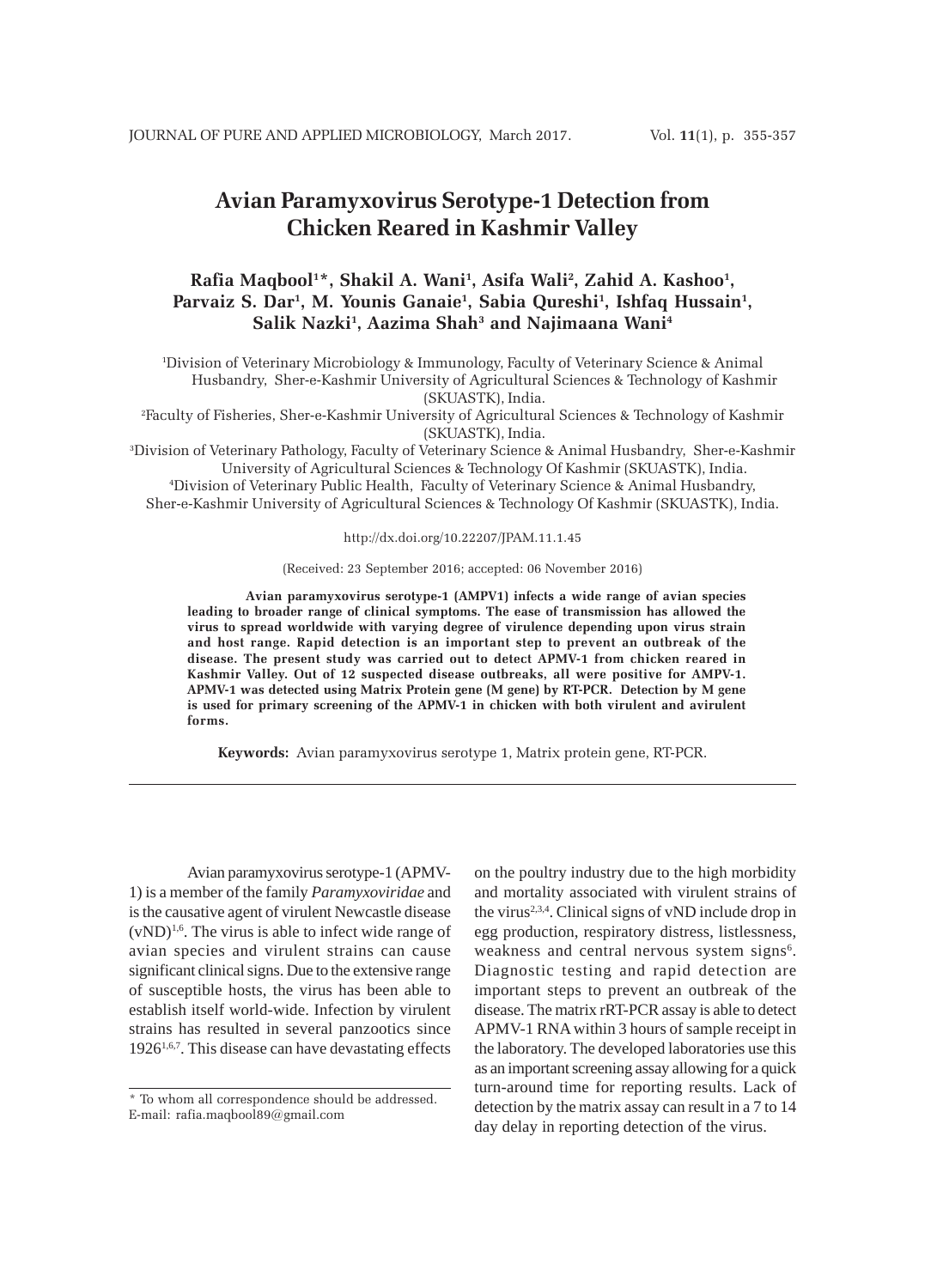In this study we standardized a rapid and inexpensive method to detect APMV-1 from chicken based on M gene assay on conventional RT-PCR. This method is naturally less sensitive when compared to real-time PCR assays, however it may be a good alternative for laboratories without RTqPCR ( reverse transcriptase real time PCR) equipment.

### **MATERIALS AND METHODS**

A total of 12 suspected outbreaks of APMV-1 infection from chicken reared in Kashmir valley were attended. The samples collected from the dead birds included tracheal swabs, cloacal swabs, caecal tonsils, spleen, brain, proventriculus and Payer's patches. The samples were preserved in 50% glycerol saline at -20º C or directly in TRIzol reagent (Sigma, USA) at - 80º C. The tissue was homogenized and RNA was extracted from the homogenized tissue using TRIzol Reagent Total RNA was extracted using TRIzol Reagent. Complementary DNA (cDNA) synthesis was carried out using random hexamer primers and Revert-Aid First-Strand cDNA Synthesis kit. A primer set, M+4100 /M-4220<sup>8</sup> was used to detect APMV-1 by reverse transcriptase PCR (RT-PCR) for the presence of M gene. PCR assay was performed at a 25 µl total reaction volume with Nuclease Free Water 12.6 µl,10x PCR Buffer 2.5µl,  $25 \text{mM MgCl}_2$  2 µl,  $25 \text{mM dNTP mix } 0.2 \mu$ l, forward primers & reverse primer (12pM)1.2 µl each, Taq DNA Polymerase 0.3 µl, cDNA (2 µg/20 µl) 5 µl. The thermal profile used for this PCR was to heat samples to 95°C for 5 min, followed by 40 cycles of

30 sec at 94°C, 30sec at 52°C and 30 sec at 72°C, with the final extension at 72°C for 10 min. At the end of the run, the amplification was checked by Agar gel electrophoresis.

## **RESULT AND DISCUSSION**

The extracted RNA from the samples of all the suspected outbreaks on subjecting to RT-PCR for Matrix protein gene amplified a fragment with the expected size  $(\sim 121$  bp) [Fig:1] and confirmed the presence of APMV-1. Avian paramyxovirus is a major threat to the poultry industry worldwide. The disease particularly affects the livelihood of people across the developing world where poultry and poultry products are the major source of protein and income. The samples from all the 12 suspected outbreaks screened by RT-PCR targeting Matrix (M) protein were positive for APMV-1. The M gene is found to have more conserved regions, particularly at 5´ end of the region. These conserved regions have been exploited for the development of various PCR based diagnostic assays intended to screen a wide variety of APMV genomes. The intended use of the assay based on conserved M gene was primary screening<sup>2,4</sup>. The advantage of the RT-PCR is the ability to detect a broad spectrum of isolates both virulent and avirulent forms, as the primers bind to the conserved fragment of M genes<sup>5</sup>. This method is naturally less sensitive when compared to realtime PCR assays, however it may be a good alternative for laboratories without RTqPCR equipment.



**Fig. 1.** Matrix protein gene (121bp) was amplified in the positive samples. L1= 50 bp DNA ladder, L2-L7 samples from disease outbreaks suspected for APMV-1

J PURE APPL MICROBIO*,* **11**(1), MARCH 2017.